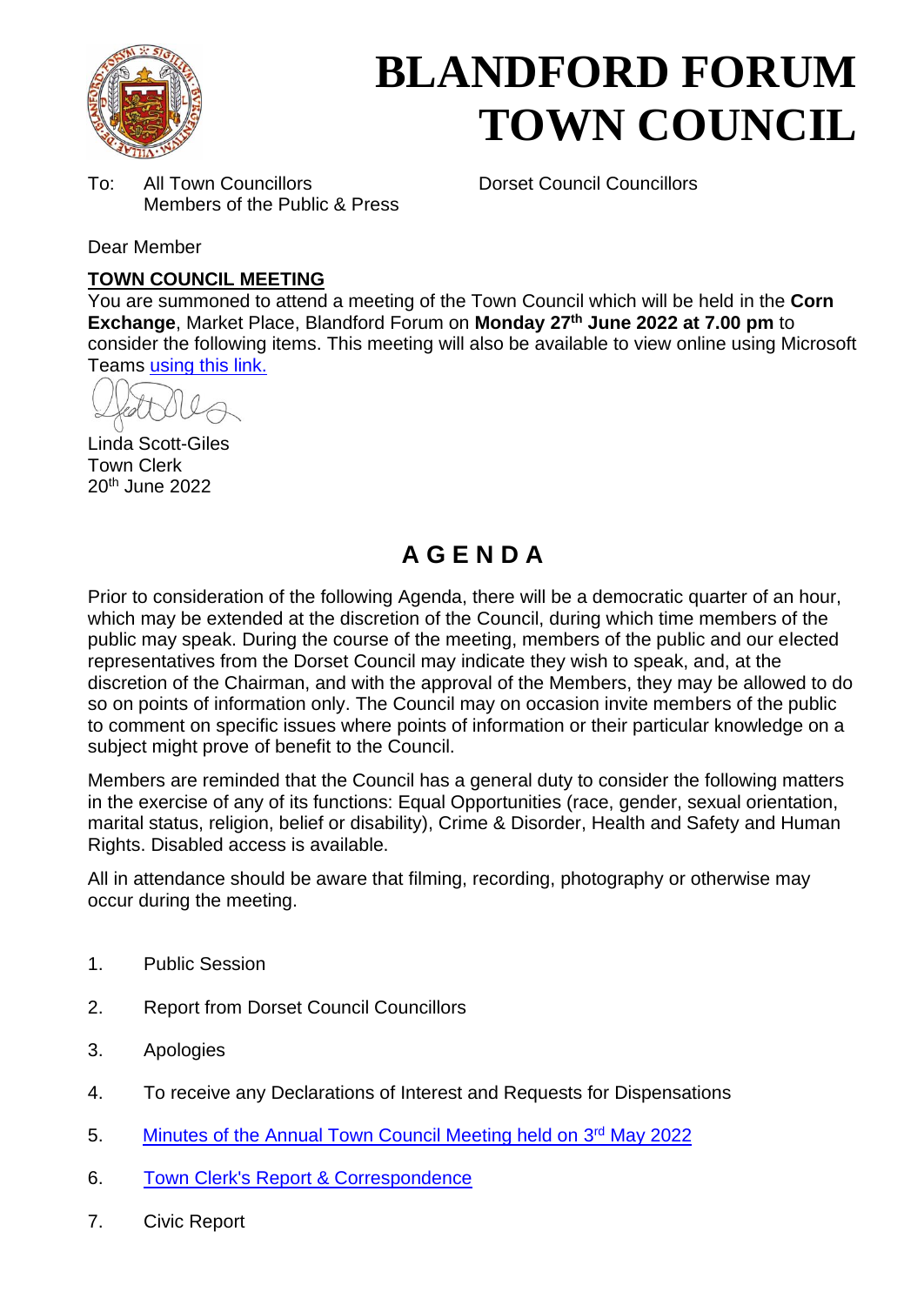- 8. Recommendations and Receipt of Minutes
	- 8.1 Finance & Staffing Committee Meeting held on 13<sup>th</sup> June 2022
		- 8.1.1 Recommendations (plus an additional application from Life Education Wessex & Thames Valley)
		- 8.1.2 [To RECEIVE the Minutes](https://blandfordforum-tc.gov.uk/wp-content/uploads/2022/06/130622.pdf)
	- 8.2 Recreation & Amenities Committee Meeting held on 20<sup>th</sup> June 2022 8.2.1 Recommendations 8.2.2 To RECEIVE the Minutes (to follow)
- 9. [To approve Section 1 Annual Governance Statement of the](#page-3-0) Annual Return for the year [ending 31st March 2022](#page-3-0)
- 10. To approve [Section 2 Statement of Accounts of the Annual Return for the year ending](#page-4-0)  31st [March 2022](#page-4-0)
- 11. [To consider the ongoing management of the Blandford Community Fridge](#page-5-0)
- 12. To consider proposing [motions for the Dorset Association of Parish & Town Councils](#page-7-0)  [\(DAPTC\) AGM](#page-7-0)
- 13. To consider working in partnership with The Blandford Group Practice for PPG meetings/events
- 14. To receive an update and consider any requests from the:
	- 14.1 Neighbourhood Plan Working Group Blandford +
	- 14.2 BFTC Commemoration Group
	- 14.3 Climate Change & Biodiversity (notes from the meeting held on 16<sup>th</sup> June circulated to councillors on 17<sup>th</sup> June)
	- 14.4 Dorset Council Grant to support the Market Area Enhancement Project
- 15. Reports from Community and Local Organisations (Councillors are requested to advise the Chairman of Council or the Town Clerk if they wish to make a report under this heading)

# **A Barnes for a Recreation Trust Meeting will follow this meeting.**

## **DATES OF FUTURE MEETINGS**

 $4<sup>th</sup>$  July Town and General Purposes Committee Meeting

**Minutes of the Town Council and Committee meetings are available from the Town Clerk's Office and online at [www.blandfordforum-tc.gov.uk.](http://www.blandfordforum-tc.gov.uk/)** 



**Town Clerk's Office Church Lane, Blandford Forum Dorset DT11 7AD**





**Tel: 01258 454500 • Fax: 01258 454432 Email: admin@blandfordforum-tc.gov.uk www.blandfordforum-tc.gov.uk**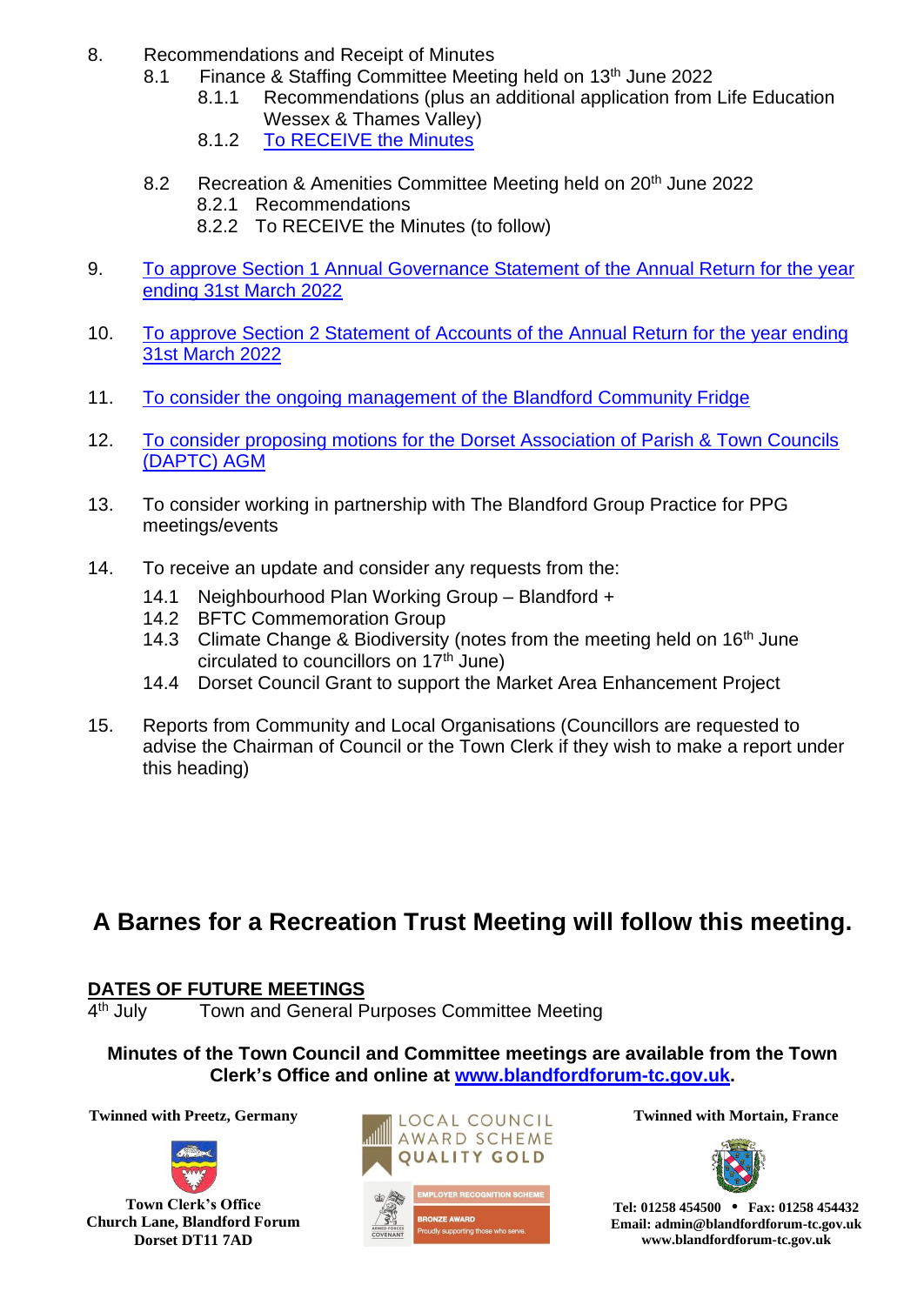## **Town Clerk's Report & Correspondence**

<span id="page-2-0"></span>Footfall Monitoring Data – The footfall monitoring date is now being shared with the Town Museum, Market Manager, Councillors and the Information Centre.

Blandford, Massachusetts – Following an email to Councillors, a certificate will be sent to The Blandford Historical Society in Massachusetts (via Mr Stokoe) along with a framed compilation of images of the town, past and present and a council photo. In addition, Cllr Rosemary Holmes has donated a painting gifted to her by Reverend Chris Ward, the Military Padré when she was Mayor of Blandford Forum. It is a painting of the parish church and can be viewed in the Town Clerk's Office. Cllr Stevens has written a letter, as Mayor of Blandford Forum, which will be sent to Mr Stokoe for inclusion when he will be speaking on behalf of the town at the 200<sup>th</sup> anniversary events in September.

Royal Death Policy – The National Association of Civic Officers has written to advise of an update on the timings of the Proclamations in the plans for Operation London Bridge as there had been some discrepancy between information being sent out by them and the Government Department. It is helpful also to see that the timings of the more local proclamations are suggested at a later time to enable Civic Leaders to attend the High Sheriff's proclamation at 13.00 before returning to their communities to make their own. The Town Council's policy has therefore been updated accordingly.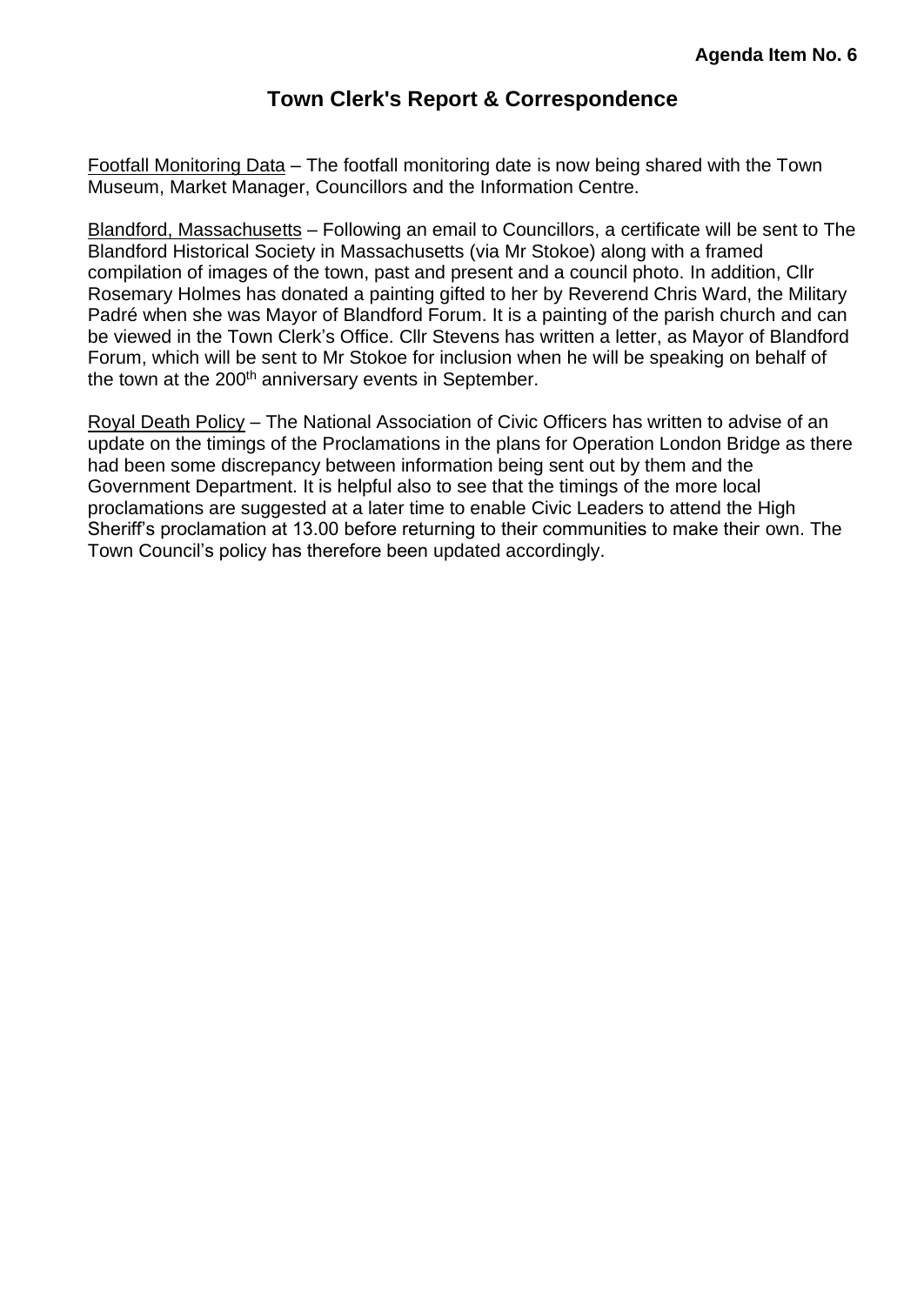# <span id="page-3-0"></span>To approve Section 1 Annual Governance Statement of the Annual Return for the year ending 31st March 2022

## Section 1 - Annual Governance Statement 2021/22

We acknowledge as the members of:

#### **Blandford Forum Town Council**

our responsibility for ensuring that there is a sound system of internal control, including arrangements for the preparation of the Accounting Statements. We confirm, to the best of our knowledge and belief, with respect to the Accounting Statements for the year ended 31 March 2022, that:

|                                                                                                                                                                                                                                                                                                                | Agreed       |           |                                                                                                                                                                                               |                                                                                                                                 |  |
|----------------------------------------------------------------------------------------------------------------------------------------------------------------------------------------------------------------------------------------------------------------------------------------------------------------|--------------|-----------|-----------------------------------------------------------------------------------------------------------------------------------------------------------------------------------------------|---------------------------------------------------------------------------------------------------------------------------------|--|
|                                                                                                                                                                                                                                                                                                                | <b>Yes</b>   | $No*$     |                                                                                                                                                                                               | 'Yes' means that this authority:                                                                                                |  |
| 1. We have put in place arrangements for effective financial<br>management during the year, and for the preparation of<br>the accounting statements.                                                                                                                                                           | $\checkmark$ |           |                                                                                                                                                                                               | prepared its accounting statements in accordance<br>with the Accounts and Audit Regulations.                                    |  |
| 2. We maintained an adequate system of internal control<br>including measures designed to prevent and detect fraud<br>and corruption and reviewed its effectiveness.                                                                                                                                           | $\checkmark$ |           | its charge.                                                                                                                                                                                   | made proper arrangements and accepted responsibility<br>for safeguarding the public money and resources in                      |  |
| 3. We took all reasonable steps to assure ourselves<br>that there are no matters of actual or potential<br>non-compliance with laws, regulations and Proper<br>Practices that could have a significant financial effect<br>on the ability of this authority to conduct its<br>business or manage its finances. | ✓            |           |                                                                                                                                                                                               | has only done what it has the legal power to do and has<br>complied with Proper Practices in doing so.                          |  |
| 4. We provided proper opportunity during the year for<br>the exercise of electors' rights in accordance with the<br>requirements of the Accounts and Audit Requlations.                                                                                                                                        | $\checkmark$ |           | during the year gave all persons interested the opportunity to<br>inspect and ask questions about this authority's accounts.                                                                  |                                                                                                                                 |  |
| 5. We carried out an assessment of the risks facing this<br>authority and took appropriate steps to manage those<br>risks, including the introduction of internal controls and/or<br>external insurance cover where required.                                                                                  | $\checkmark$ |           | considered and documented the financial and other risks it<br>faces and dealt with them properly.                                                                                             |                                                                                                                                 |  |
| 6. We maintained throughout the year an adequate and<br>effective system of internal audit of the accounting<br>records and control systems.                                                                                                                                                                   | $\checkmark$ |           | arranged for a competent person, independent of the financial<br>controls and procedures, to give an objective view on whether<br>internal controls meet the needs of this smaller authority. |                                                                                                                                 |  |
| 7. We took appropriate action on all matters raised<br>in reports from internal and external audit.                                                                                                                                                                                                            | $\checkmark$ |           | responded to matters brought to its attention by internal and<br>external audit.                                                                                                              |                                                                                                                                 |  |
| 8. We considered whether any litigation, liabilities or<br>commitments, events or transactions, occurring either<br>during or after the year-end, have a financial impact on<br>this authority and, where appropriate, have included them<br>in the accounting statements.                                     | $\checkmark$ |           | disclosed everything it should have about its business activity<br>during the year including events taking place after the year<br>end if relevant.                                           |                                                                                                                                 |  |
| 9. (For local councils only) Trust funds including<br>charitable. In our capacity as the sole managing<br>trustee we discharged our accountability<br>responsibilities for the fund(s)/assets, including                                                                                                       | <b>Yes</b>   | <b>No</b> | N/A                                                                                                                                                                                           | has met all of its responsibilities where, as a body<br>corporate, it is a sole managing trustee of a local<br>trust or trusts. |  |
| financial reporting and, if required, independent<br>examination or audit.                                                                                                                                                                                                                                     | ✓            |           |                                                                                                                                                                                               |                                                                                                                                 |  |

\*Please provide explanations to the external auditor on a separate sheet for each 'No' response and describe how the authority will address the weaknesses identified. These sheets must be published with the Annual Governance Statement.

| This Annual Governance Statement was approved at a<br>meeting of the authority on: | Signed by the Chairman and Clerk of the meeting where<br>approval was given: |                             |  |
|------------------------------------------------------------------------------------|------------------------------------------------------------------------------|-----------------------------|--|
|                                                                                    |                                                                              |                             |  |
|                                                                                    |                                                                              |                             |  |
|                                                                                    | Chairman                                                                     |                             |  |
|                                                                                    |                                                                              |                             |  |
| <b>MINUTE REFERENCE</b>                                                            | Clerk                                                                        | <b>. SIGNATURE REQUIRED</b> |  |
| <b>DD/MM/YY</b><br>and recorded as minute reference:                               |                                                                              | <b>I SIGNATURE REQUIRED</b> |  |

# www.blandfordforum-tc.gov.uk\_ICLY AVAILABLE WEBSITE/WEBPAGE ADDRESS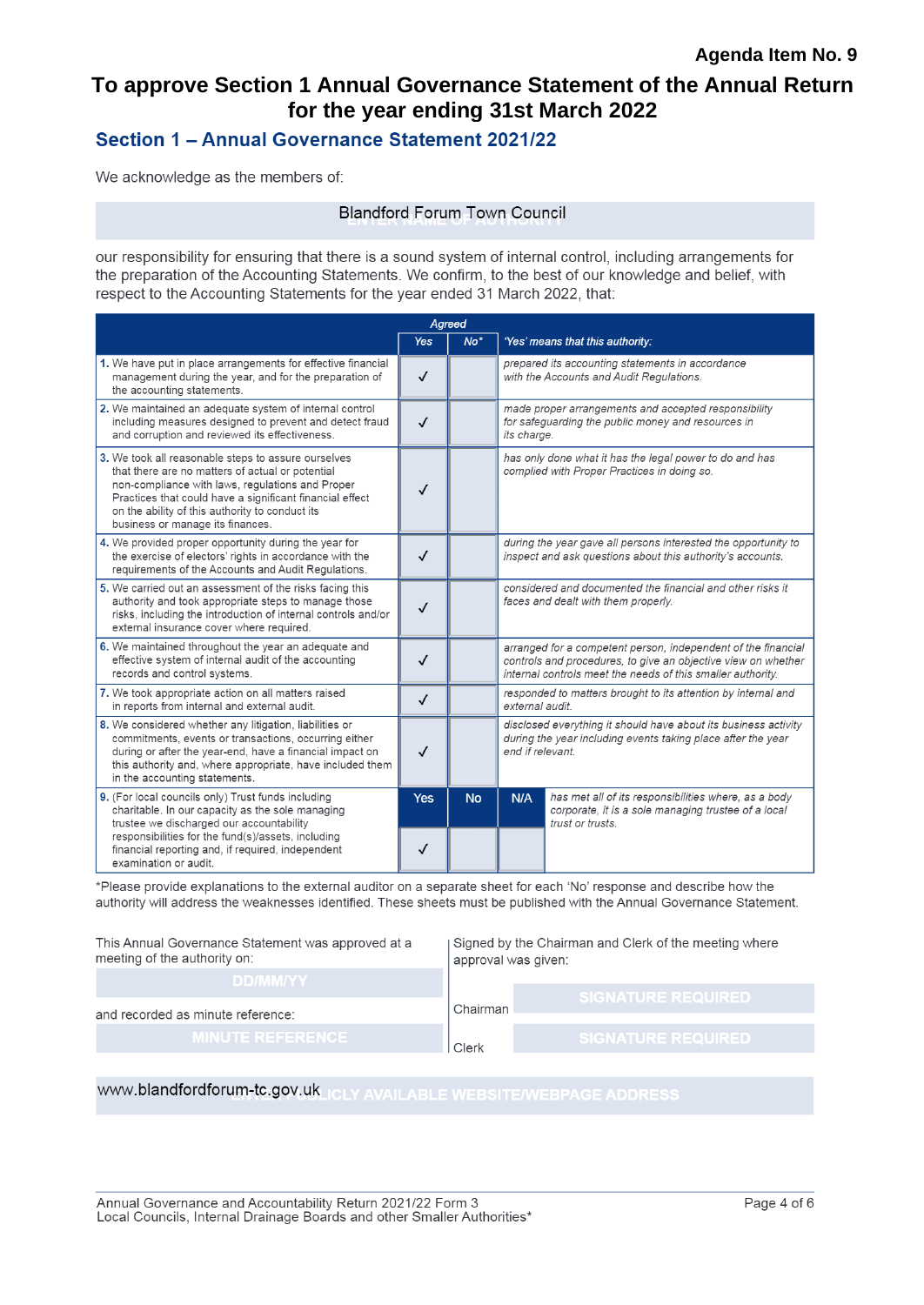## <span id="page-4-0"></span>To approve Section 2 Statement of Accounts of the Annual Return for the year ending 31st March 2022

### Section 2 - Accounting Statements 2021/22 for

**Blandford Forum Town Council** 

|                                                                                                                  | Year ending           |                       | Notes and guidance                                                                                                                                                                                               |  |  |
|------------------------------------------------------------------------------------------------------------------|-----------------------|-----------------------|------------------------------------------------------------------------------------------------------------------------------------------------------------------------------------------------------------------|--|--|
|                                                                                                                  | 31 March<br>2021<br>£ | 31 March<br>2022<br>£ | Please round all figures to nearest £1. Do not leave any<br>boxes blank and report £0 or Nil balances. All figures must<br>agree to underlying financial records.                                                |  |  |
| 1. Balances brought<br>forward                                                                                   | 2,433,430             | 2,298,576             | Total balances and reserves at the beginning of the year<br>as recorded in the financial records. Value must agree to<br>Box 7 of previous year.                                                                 |  |  |
| 2. (+) Precept or Rates and<br>Levies                                                                            | 801,180               | 792,183               | Total amount of precept (or for IDBs rates and levies)<br>received or receivable in the year. Exclude any grants<br>received.                                                                                    |  |  |
| 3. (+) Total other receipts                                                                                      | 163,777               | 170,587               | Total income or receipts as recorded in the cashbook less<br>the precept or rates/levies received (line 2). Include any<br>grants received.                                                                      |  |  |
| 4. (-) Staff costs                                                                                               | 428,271               | 461,022               | Total expenditure or payments made to and on behalf<br>of all employees. Include gross salaries and wages,<br>employers NI contributions, employers pension<br>contributions, gratuities and severance payments. |  |  |
| 5. (-) Loan interest/capital<br>repayments                                                                       | 0                     |                       | Total expenditure or payments of capital and interest<br>$\Omega$ made during the year on the authority's borrowings (if any).                                                                                   |  |  |
| 6. (-) All other payments                                                                                        | 671,540               | 337,850               | Total expenditure or payments as recorded in the cash-<br>book less staff costs (line 4) and loan interest/capital<br>repayments (line 5).                                                                       |  |  |
| $7.$ (=) Balances carried<br>forward                                                                             | 2,298,576             | 2,462,474             | Total balances and reserves at the end of the year. Must<br>equal $(1+2+3) - (4+5+6)$ .                                                                                                                          |  |  |
| 8. Total value of cash and<br>short term investments                                                             | 2,328,423             | 2,490,258             | The sum of all current and deposit bank accounts, cash<br>holdings and short term investments held as at 31 March -<br>To agree with bank reconciliation.                                                        |  |  |
| 9. Total fixed assets plus<br>long term investments<br>and assets                                                | RESTATED<br>4,682,849 | 4,642,602             | The value of all the property the authority owns - it is made<br>up of all its fixed assets and long term investments as at<br>31 March.                                                                         |  |  |
| 10. Total borrowings                                                                                             | 0                     |                       | The outstanding capital balance as at 31 March of all loans<br>from third parties (including PWLB).                                                                                                              |  |  |
| 11. (For Local Councils Only)<br>Yes<br>Disclosure note re Trust funds<br>(including charitable)<br>$\checkmark$ |                       | N/A<br><b>No</b>      | The Council, as a body corporate, acts as sole trustee for<br>and is responsible for managing Trust funds or assets.                                                                                             |  |  |
|                                                                                                                  |                       |                       | N.B. The figures in the accounting statements above do<br>not include any Trust transactions.                                                                                                                    |  |  |

I certify that for the year ended 31 March 2022 the Accounting Statements in this Annual Governance and Accountability approved by this authority on this date: Return have been prepared on either a receipts and payments or income and expenditure basis following the guidance in Governance and Accountability for Smaller Authorities - a Practitioners' Guide to Proper Practices and present fairly as recorded in minute reference: the financial position of this authority. Signed by Responsible Financial Officer before being presented to the authority for approval Statements were approved

Date

01/06/2022

I confirm that these Accounting Statements were

Signed by Chairman of the meeting where the Accounting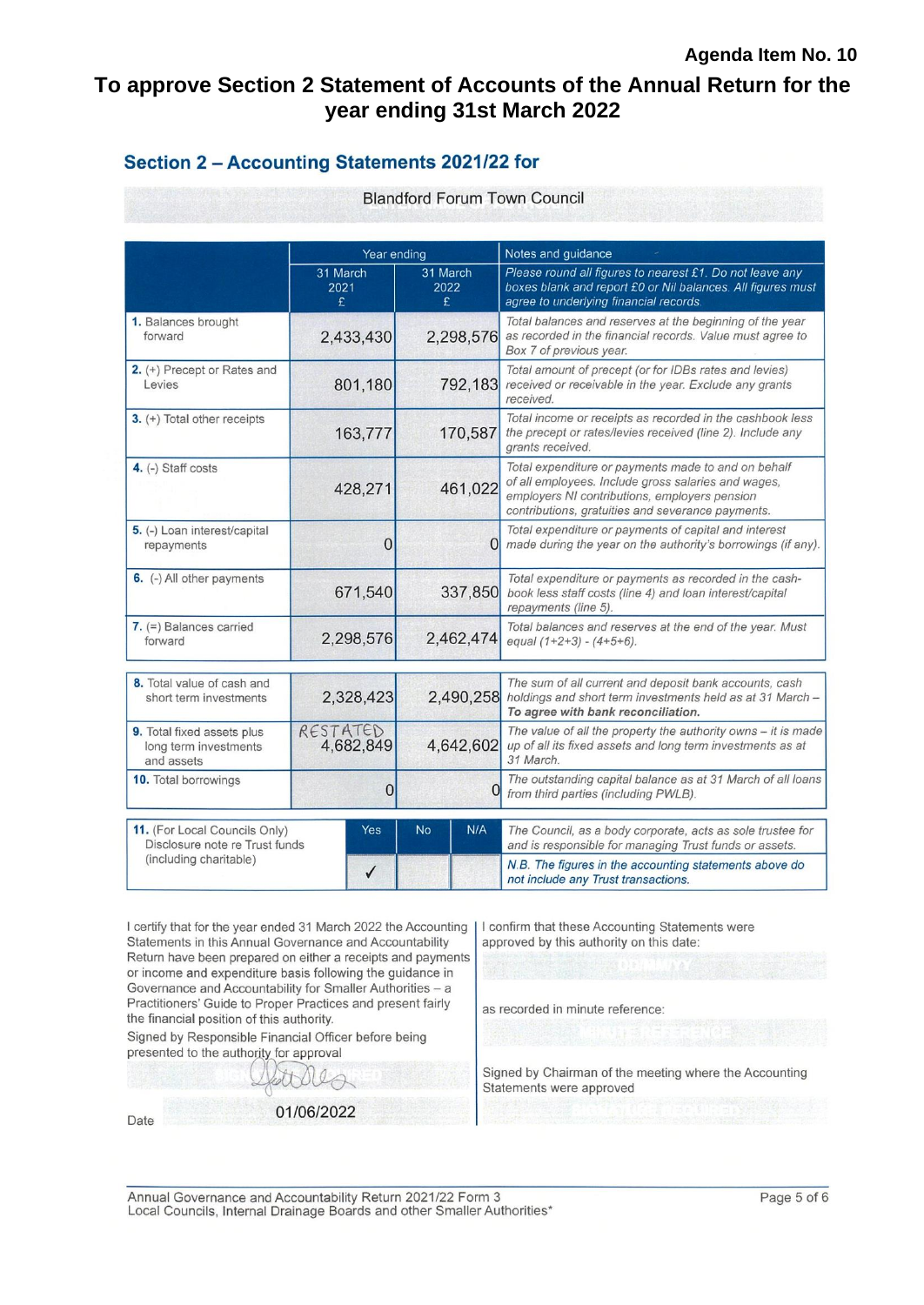# <span id="page-5-0"></span>**To consider the ongoing management of Blandford Community Fridge**

### **Background**

On Wednesday 19th May 2021 Blandford's first ever 'Community Fridge' opened, with the support of environmental charity Hubbub UK, in a growing effort to tackle food waste.

Work started on the project in September 2020 with online meetings held with volunteers and representatives from Blandford Forum Town Council, the Blandford Group Practice, Blandford Youth & Community Centre and Public Health Dorset. It has been a great example of partnership working with each organisation and individual bringing different skills and enthusiasm for the project.

The fridge, located at Blandford Youth & Community Centre (next to the Leisure Centre), is open on Wednesday and Friday mornings between 9am and 11am and it is there for anyone to help themselves to quality food from Tesco that would otherwise be wasted. There is no referral process with the fridge – everyone is welcome – the aim is to reduce food waste and empower communities. Any food that is not taken is then passed to the Leisure Centre and the Youth Centre to distribute, and we are very grateful for their fantastic support. The fridge also accepts donations from organisations, allotment plot holders or residents who find they have too many fruit, vegetables or refrigerated foods. The fridge cannot accept 'Use By' foods, unless there is a long date, but 'Best Before' is fine. Most recently, the fridge has received donations of yoghurt from local company Woodland's Dairy with a reasonable use by date for the fridge, but too short for the supermarkets to use. Also, the Food Bank has donated large quantities of flour in the past and volunteers from the fridge have made use of a table at the indoor market for distribution to the public.

Volunteers complete the Level 2 Food Safety & Hygiene for Catering certificate and a DBS check. Each week, two volunteers collect the food from Tesco on a Tuesday and Thursday evening, via the FareShare scheme. They take the food back and weigh/log it before putting it into the fridge. The following morning two different volunteers open up to greet the public and encourage them to take the food. We hope to extend our offer in 2022, subject to availability from volunteers and local supermarkets.

The Facebook page has 770 followers and every week all the collected produce is distributed. There is no waste. Demand is increasing – which is most likely due to the financial pressures we are all facing – and efforts are currently being made to determine if we can extend our offer by collecting from Lidl.

Food waste is a big issue in the UK. The average household throws away £700 worth of food every year and at the same time 4 million people in the UK are living in food poverty. Most food waste in the UK is avoidable and could have been eaten had it been better managed. Blandford's fridge is one of a growing number opening up across the UK. The concept first arrived in the UK in 2016 with Community Fridges opening up in Swadlincote, Frome and London. Now over 50 projects are running across the country. More information on The Community Fridge Network, including a map of fridge locations, can be found at www.hubbub.org.uk/communityfridgenetwork.

At the beginning, the volunteer training was paid for, but this has been provided free of charge by Volunteer Centre Dorset in recent months. Manual handling training is scheduled to take place on 1<sup>st</sup> July at the Youth Centre for the fridge volunteers, which is being paid for from the fridge funds. This is because the collections are sometimes quite heavy – especially the potatoes!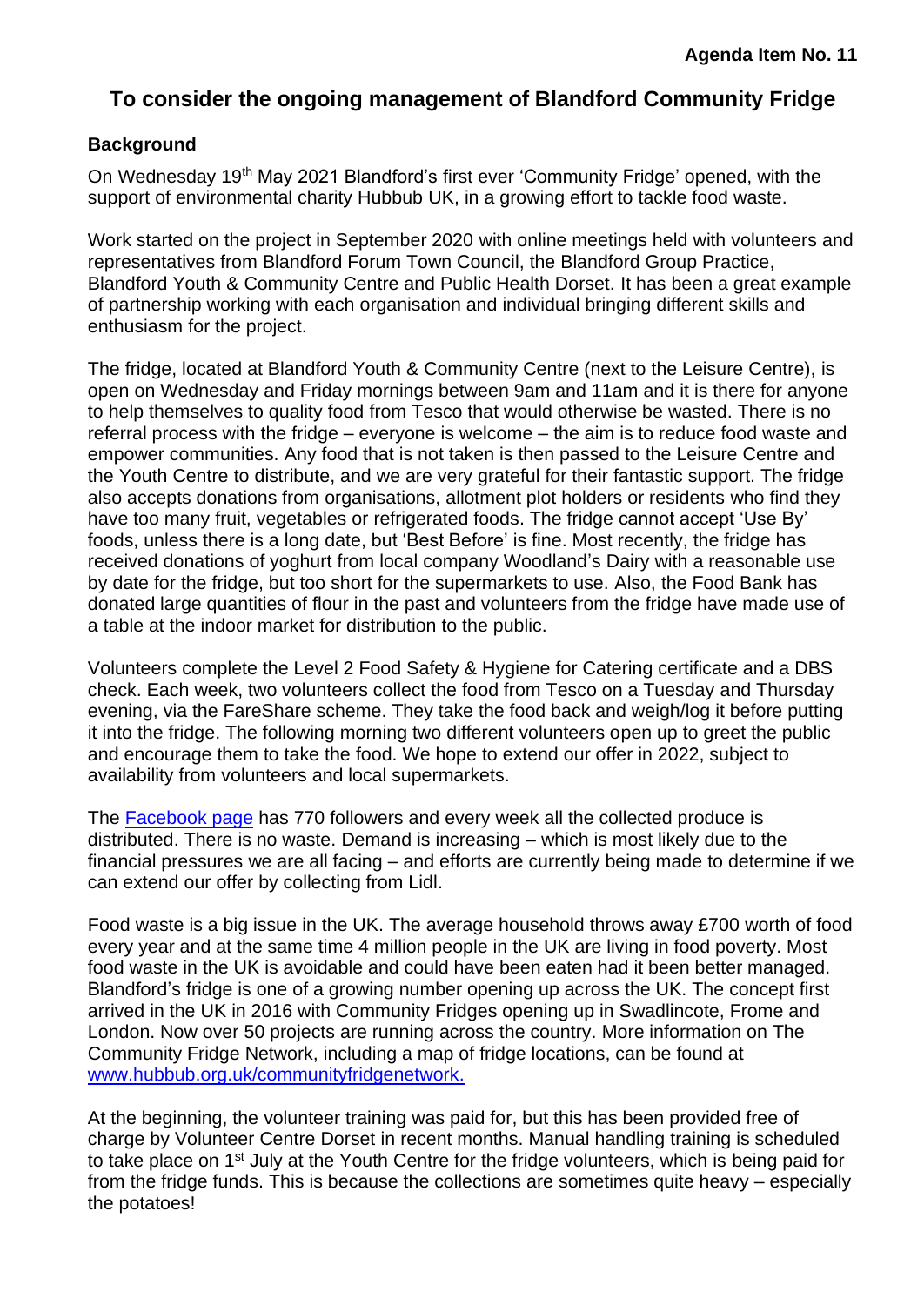The fridge has cost £2,376.80 to date, which includes all the initial set-up purchases, insurance (approx. £400 a year), training, cleaning products, etc. and it has a current balance of £3,123.20. This is thanks to funding from the following:

| Grant application to the Town Council      | £2,000.00 |
|--------------------------------------------|-----------|
| Grant application to the Dorset Council    | £2,000.00 |
| Donation from the Georgian Fayre Committee | £1,000.00 |
| Donation from the Carnival Committee       | £500.00   |

In addition, Sandisons Ltd (Accountancy firm) donated £250 in December, which was used to purchase treats at Christmas time to donate to the users and as a gift for the volunteers.

## **Report**

The project has been well supported by the Town Council including Cllr Osborne (who was a volunteer until December 2021), Cllrs Quayle and Lacey-Clarke (who have attended meetings and supported with the establishment of the fridge group and promotion of it), and Cllr Stevens who has also attended meetings and was appointed the Chairman of the group. The Town Clerk currently manages the fridge and supports the volunteers, along with Sara Stringer at The Blandford Group Practice who accepts the collection notifications from Tesco and promotes the project, and Hilary Talbot manages the rotas.

Attempts have been made to formalise the group with the allocation of positions and introduction of Trustees, however the roles of secretary and treasurer have not been filled. The plan was originally to open a bank account for the volunteers to manage, with the whole project being handed over to the volunteers, but the volunteers would like to focus on the food collections and meeting with the public/distribution of food which is understandable. There has not been a volunteer shortage and they work well together through the use of a Whatsapp group.

The Town Clerk is conscious of this informal way of working and is seeking council support/approval for the Town Council to formally manage the scheme in partnership with The Blandford Group Practice.

#### **Recommendation**

It is recommended that the Town Council continues to manage the Blandford Community Fridge.

Linda Scott-Giles Town Clerk 16th June 2022